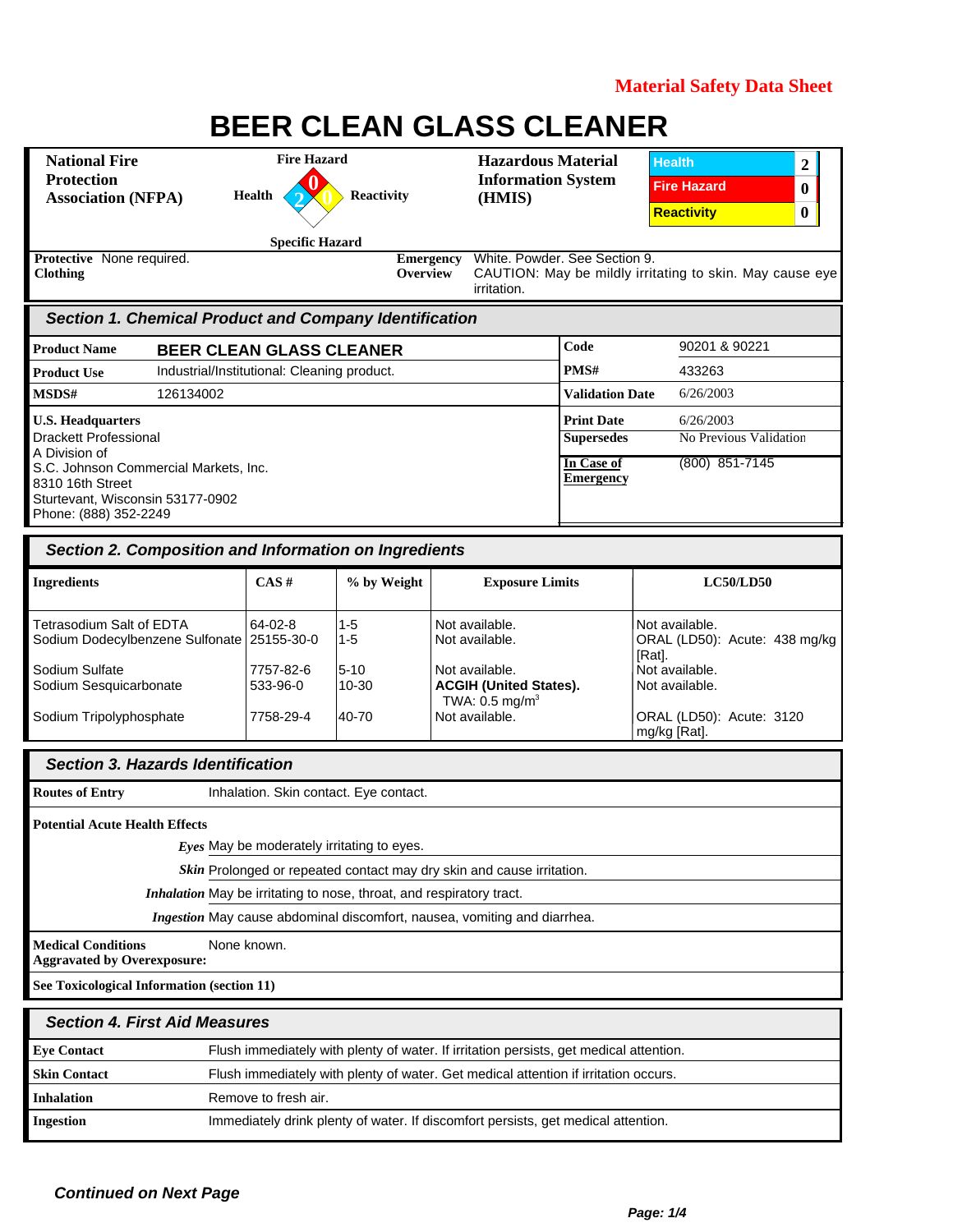# *Section 5. Fire Fighting Measures*

| Flammability of the Product None known.                        |                                                                                                                                        |
|----------------------------------------------------------------|----------------------------------------------------------------------------------------------------------------------------------------|
| <b>Flash Points</b>                                            | Closed cup: $>93.333^{\circ}$ C (200 $^{\circ}$ F).                                                                                    |
| <b>Products of Combustion</b>                                  | None known.                                                                                                                            |
| <b>Fire Fighting Media</b><br>and Instructions                 | Extinguish with water spray or carbon dioxide, dry chemical powder or appropriate foam. Normal fire<br>fighting procedure may be used. |
| <b>Special Remarks on Fire and</b><br><b>Explosion Hazards</b> | None known.                                                                                                                            |
|                                                                |                                                                                                                                        |

## *Section 6. Accidental Release Measures*

| <b>Personal Precautions</b>                              | Put on appropriate personal protective equipment (see Section 8).                                                                                                                                                                                    |
|----------------------------------------------------------|------------------------------------------------------------------------------------------------------------------------------------------------------------------------------------------------------------------------------------------------------|
| <b>Environmental Precautions</b><br>and Clean-up Methods | In the event of major spillage: Use appropriate containment to avoid environmental contamination. Sweep<br>or scrape up material. Place in suitable clean, dry containers for disposal by approved methods. Use a<br>water rinse for final clean-up. |

#### *Section 7. Handling and Storage*

| <b>Handling</b> | Avoid contact with eyes, skin and clothing. Wash thoroughly after handling. FOR COMMERCIAL AND<br>INDUSTRIAL USE ONLY. |
|-----------------|------------------------------------------------------------------------------------------------------------------------|
| <b>Storage</b>  | Store in a dry, cool and well-ventilated area. Protect from freezing. KEEP OUT OF REACH OF<br>CHILDREN.                |

# *Section 8. Exposure Controls/Personal Protection*

| <b>Engineering Controls</b> | No special ventilation requirements. General room ventilation is adequate. |
|-----------------------------|----------------------------------------------------------------------------|
| <b>Personal Protection</b>  |                                                                            |
|                             | Eyes No special requirements under normal use conditions.                  |
|                             | <i>Hands</i> No special requirements under normal use conditions.          |
|                             | Respiratory No special requirements under normal use conditions.           |
|                             | <b>Feet No special requirements under normal use conditions.</b>           |
|                             | <b>Body</b> No special protective clothing is required.                    |

# *Section 9. Physical and Chemical Properties*

| <b>Physical State and</b><br>Appearance | Solid. (Powder.)      |
|-----------------------------------------|-----------------------|
| Odor                                    | Odorless.             |
| Color                                   | White.                |
| рH                                      | 9.5 [Basic.] (Slurry) |
| <b>Specific Gravity</b>                 | 0.82                  |
| Solubility in water                     | Complete.             |

# *Section 10. Stability and Reactivity*

| <b>Stability and Reactivity</b>                                  | The product is stable.                                        |
|------------------------------------------------------------------|---------------------------------------------------------------|
| <b>Conditions of Instability</b>                                 | None known.                                                   |
| Incompatibility with Various Not available.<br><b>Substances</b> |                                                               |
| <b>Hazardous Decomposition</b><br><b>Products</b>                | When exposed to fire: Produces normal products of combustion. |
| <b>Hazardous Polymerization</b>                                  | Will not occur.                                               |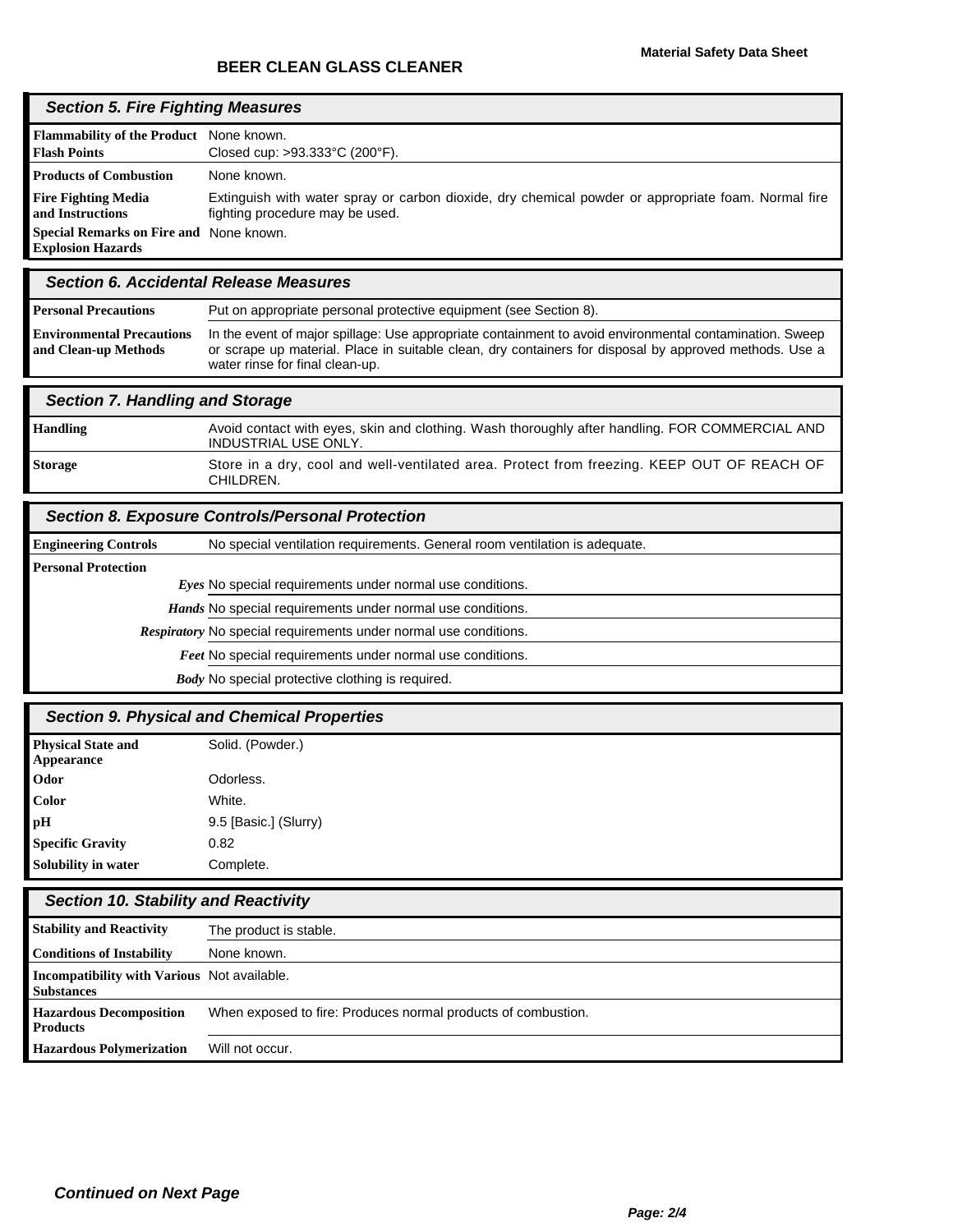#### *Section 11. Toxicological Information*

**Acute toxicity**

ORAL (LD50) Estimated to be greater than 5000 mg/kg (rat). DERMAL (LD50) Estimated to be greater than 2000 mg/kg (rabbit).

**Effects of Chronic Exposure** None known.

**Other Toxic Effects** Not available.

#### *Section 12. Ecological Information*

**Not available.**

### *Section 13. Disposal Considerations*

Waste Information **No special precautions. Dispose of according to all federal, state and local regulations.** 

#### *Section 14. Transport Information*

#### **DOT Classification**

Please refer to the Bill of Lading/receiving documents for up to date shipping information. **DOT Proper Shipping Name TDG Classification** Please refer to the Bill of Lading/receiving documents for up to date shipping information.

**TDG Proper Shipping Name**

# *Section 15. Regulatory Information*

|                                                          | Reporting in this section is based on ingredients disclosed in Section 2                                                                                                                                                                                                                                                                                                                                                                         |
|----------------------------------------------------------|--------------------------------------------------------------------------------------------------------------------------------------------------------------------------------------------------------------------------------------------------------------------------------------------------------------------------------------------------------------------------------------------------------------------------------------------------|
| <b>US Regulations</b>                                    |                                                                                                                                                                                                                                                                                                                                                                                                                                                  |
|                                                          | Federal Clean Water Act (CWA) 311: Sodium Tripolyphosphate, Sodium Dodecylbenzene Sulfonate<br>CERCLA: Hazardous substances.: Sodium Tripolyphosphate, Sodium Dodecylbenzene Sulfonate                                                                                                                                                                                                                                                           |
|                                                          | State New Jersey spill list: Sodium Tripolyphosphate, Sodium Dodecylbenzene Sulfonate<br>New Jersey: Sodium Tripolyphosphate, Sodium Dodecylbenzene Sulfonate<br>Massachusetts spill list: Sodium Tripolyphosphate, Sodium Dodecylbenzene Sulfonate<br>Massachusetts RTK: Sodium Tripolyphosphate, Sodium Dodecylbenzene Sulfonate, Sodium Sulfate<br>Pennsylvania RTK: Sodium Tripolyphosphate, Sodium Dodecylbenzene Sulfonate, Sodium Sulfate |
|                                                          | This product is not subject to the reporting requirements under California's Proposition 65.                                                                                                                                                                                                                                                                                                                                                     |
| Registered Product Not applicable.<br><b>Information</b> |                                                                                                                                                                                                                                                                                                                                                                                                                                                  |
| <b>Canadian Regulations</b>                              |                                                                                                                                                                                                                                                                                                                                                                                                                                                  |
|                                                          | WHMIS Classification CLASS D-2B: Material causing other toxic effects (TOXIC).                                                                                                                                                                                                                                                                                                                                                                   |
| <b>WHMIS</b> Icon                                        |                                                                                                                                                                                                                                                                                                                                                                                                                                                  |
| Registered Product Not applicable.<br><b>Information</b> |                                                                                                                                                                                                                                                                                                                                                                                                                                                  |
| <b>Chemical Inventory Status</b>                         | All ingredients of this product are listed or are excluded from listing on the U.S. Toxic Substances Control<br>Act (TSCA) Chemical Substance Inventory                                                                                                                                                                                                                                                                                          |
|                                                          |                                                                                                                                                                                                                                                                                                                                                                                                                                                  |